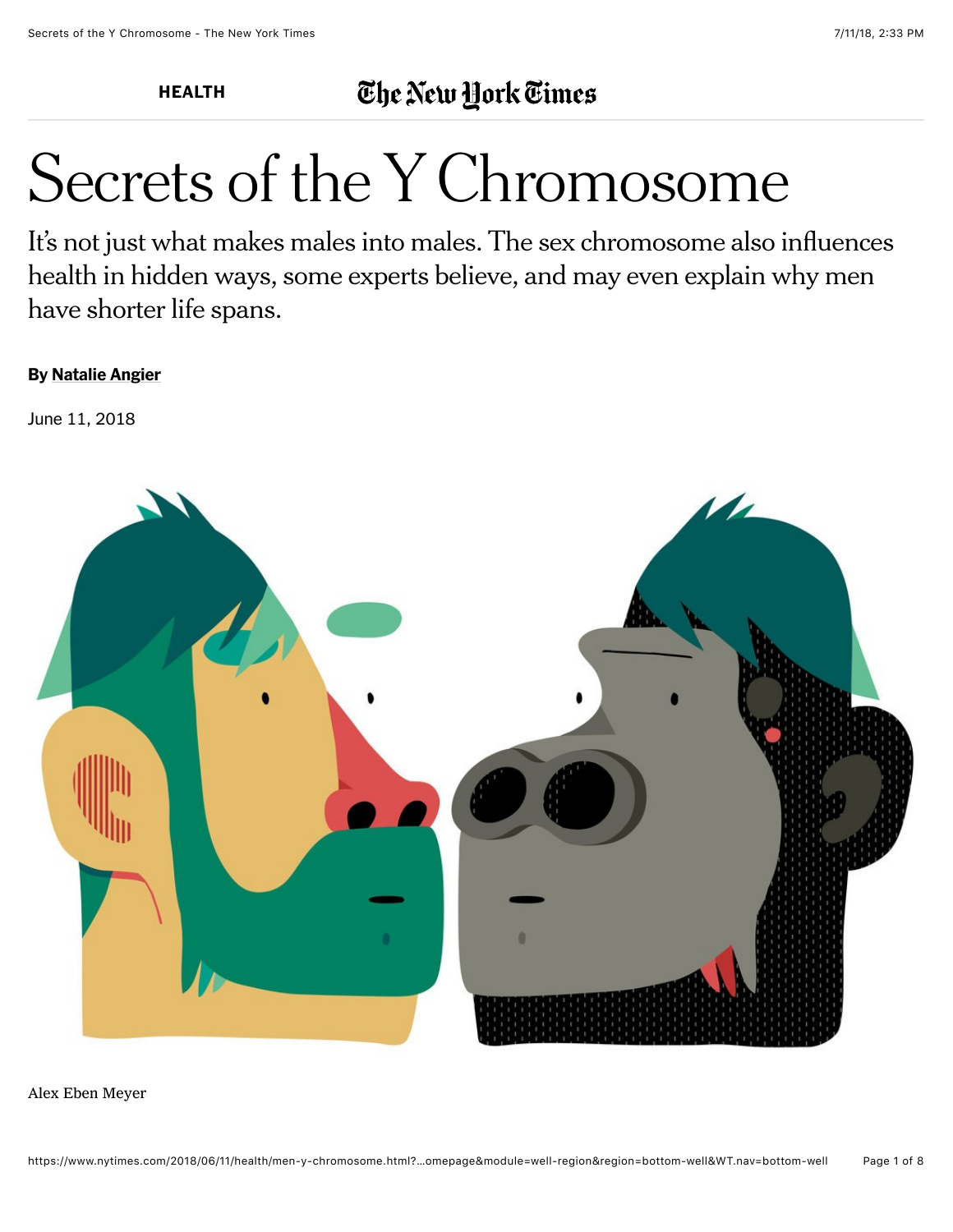In advance of Father's Day, let's take a moment to sort out the differences and similarities between "Dad jeans" and "Dad genes."

*Dad jeans* are articles of sex-specific leisure clothing, long mocked for being comfy, dumpy and elastic-waisted but lately reinvented as a fashion trend, suitable for male bodies of all shapes and ages.

*Dad genes* are particles on the sex-specific Y chromosome, long mocked for being a stunted clump of mostly useless nucleic waste but lately revealed as man's fastest friend, essential to the health of male bodies and brains no matter the age.

Yes, dear fathers and others born with the appurtenances generally designated male. We live in exciting times, and that includes novel insights into the sole chromosomal distinction between you and the women now prowling the aisles at the hardware store. ("Didn't he say he could use a new bow saw? Or some halogen light bulbs?")

Researchers have discovered that, contrary to longstanding assumptions, the Y chromosome is not limited to a handful of masculine tasks, like specifying male body parts in a developing embryo or replenishing the sperm supply in an adult man.

New evidence indicates that the Y chromosome participates in an array of essential, general-interest tasks in men, like stanching cancerous growth, keeping arteries clear and blocking the buildup of amyloid plaque in the brain.

> [Subscribe to The Times](https://www.nytimes.com/subscription/multiproduct/lp8HYFM.html?campaignId=7XYQL) You have 4 free articles remaining.

As a sizable percentage of men age, their blood and other body cells begin to spontaneously jettison copies of the Y chromosome, sometimes quickly, sometimes slowly. That unfortunate act of chromosomal decluttering appears to put the men at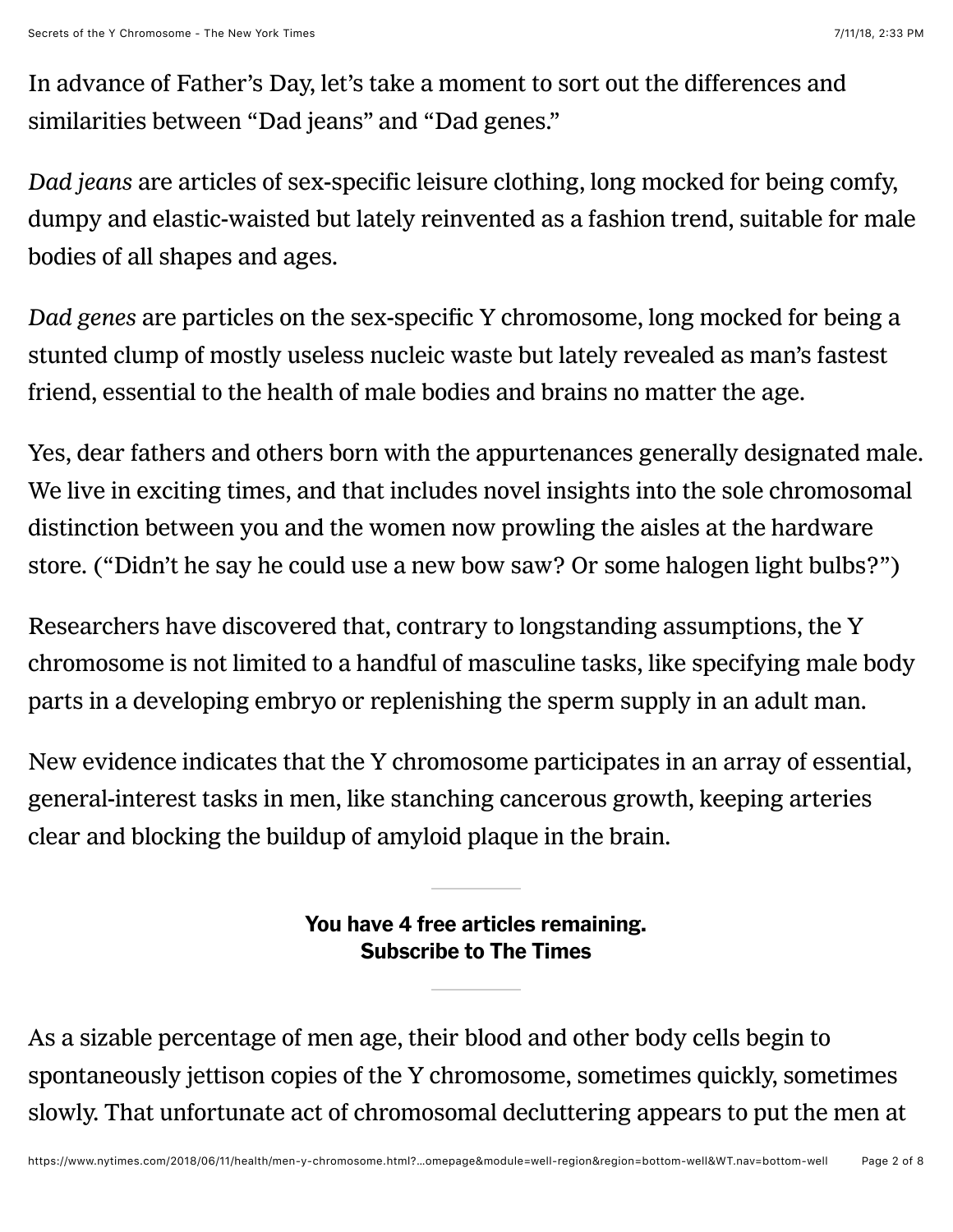a heightened risk of Alzheimer's disease, leukemia and other disorders.

"I'm quite certain," said Lars Forsberg, an associate professor of medical genetics at Uppsala University in Sweden, "that the loss of the Y chromosome with age explains a very large proportion of the increased mortality in men, compared to women."

Other researchers are tracing the evolution of the Y chromosome and comparing the version found in modern men with those of our close relatives, both living and extinct.

# *[\[L](http://nyti.ms/1MbHaRU)[ike the Science Times page on Facebook](http://on.fb.me/1paTQ1h)[.](http://nyti.ms/1MbHaRU) | Sign up for the Science Times newsletter.]*

Takeaway A: We can drop the man-equals-caveman caricature. Although human DNA has been found to contain vestiges of our dalliances with Neanderthals from about 50,000 years ago, none of those genomic imprints are on the human Y chromosome.

By the look of it, something specific to the Neanderthal Y chromosome ultimately proved inimical to human health and survival, and so any trace of the Neanderthal Y chromosome [was ejected from the human gene pool](https://www.ncbi.nlm.nih.gov/pubmed/27058445) like a poorly matched kidney.

The immune system analogy may be particularly apt. Fernando Mendez, a geneticist, and his colleague Carlos Bustamante of Stanford University reported that one of the notable differences between the human and Neanderthal Y chromosomes lies in a gene linked to transplant rejection.

Whatever the reason for the purification of the human Y over time, women's equivalent X chromosome does not appear to have been similarly cleansed, with the result that women on average may be slightly more Neanderthal than men, which could explain our comparative fondness for animal print shoes.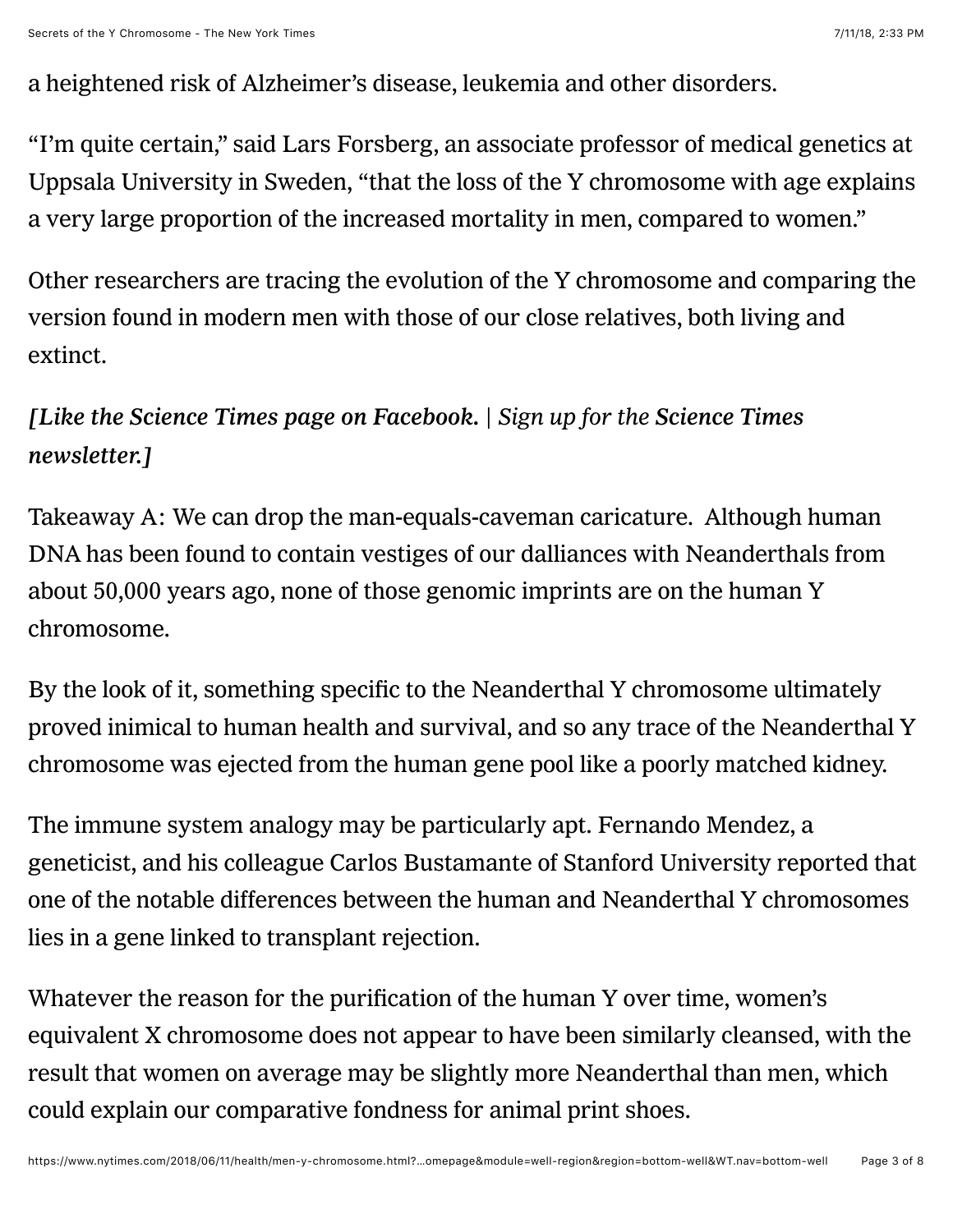Yes, but apercu B: Hang on to the gorilla suit. From a global genomic perspective, our closest living relative is the chimpanzee, followed by the gorilla. When it comes to the Y chromosome, however, humans look considerably more Magilla than Bonzo.

Kateryna Makova, director of the Center for Medical Genomics at Penn State University, and her colleagues recently determined that if you line up a man's Y chromosome with a chimpanzee's, only about 70 percent of the two spans will stick together. Align a human Y with a gorilla's, and 83 percent of the paired chromosomes [will comfortably conjoin.](https://www.ncbi.nlm.nih.gov/pubmed/26934921)

Looking at nine distinct sets of genes that have been identified on the human Y chromosome, Dr. Makova said, "eight of them are shared with the gorilla, while only six gene families are shared with the chimpanzee. It's very surprising."

The researchers propose that the observed patterns could be the result of mating practices. Among gorillas, fertile females generally mate with one male at a time the local silverback. Women, too, are mostly, though by no means unerringly, monogamous.

By contrast, female chimpanzees mate wildly and promiscuously during each ovulatory cycle. As a rule, female promiscuity promotes sperm competition among males, and because the Y chromosome oversees sperm production, Dr. Makova said, the chimpanzee Y is likely evolving at hyperspeed to keep up.

David Page of the Whitehead Institute in Cambridge, Mass., a world authority on the male sex chromosome who could well be called the Y Guy, believes the Y and the X "each deserve a full novel of their own."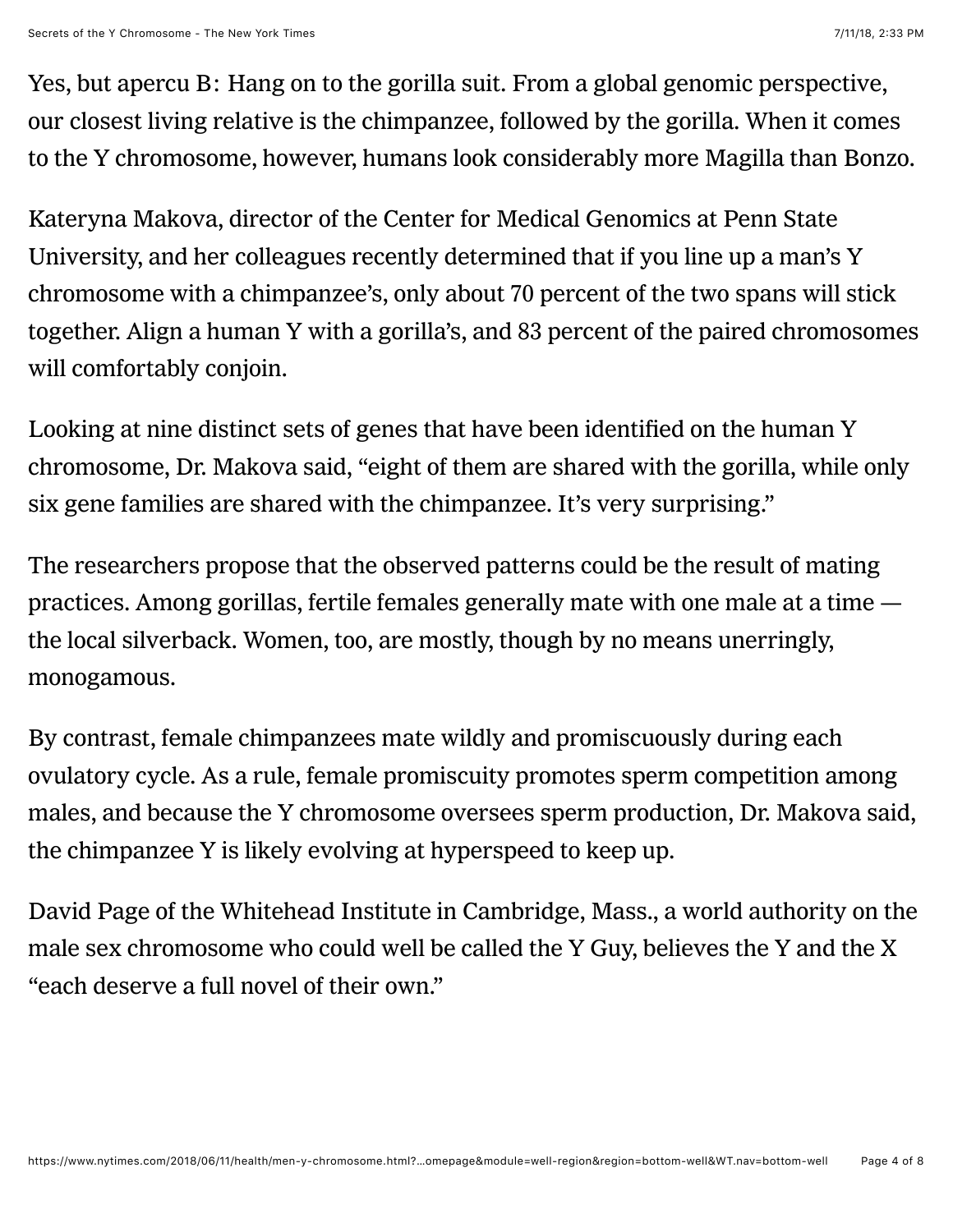Whether in the double-X format that specifies a female fetus, or the X and Y pair found in males, the sex chromosomes stand apart from the other 22 normal chromosome pairs, or autosomes, that constitute the complete human genome and that are stuffed into nearly every cell nucleus of the body.

That tendency toward molecular aloofness led to the initial designation of the female chromosome as "X," for strange or unknown; the Y was simply named for the next letter in the alphabet.

The Y chromosome is a true chromosomal outlier, holding a fraction of the number of genes found on all the other chromosomes, including the X. Its genetic impoverishment is a legacy of its role in sex determination.

Among our pre-mammalian forebears, an offspring's sex was dictated as it is today in crocodiles and turtles: not by genetics, but by temperature.

Among turtles, if an egg develops in warm conditions, the embryo turns female. If it's cooler outside, the embryo becomes male.

But with the rise of internal gestation and its uniform weather conditions, embryos needed another clue for sex development. That demand led to the evolution of the male sex determination gene, called sry, and the related need to keep the male and female genetic programs segregated.

As a result, the Y chromosome on which sry was located could no longer freely recombine and swap its pieces with its corresponding X chromosome, as the other chromosomal pairs do to freshen things up whenever a new egg or sperm cell is created.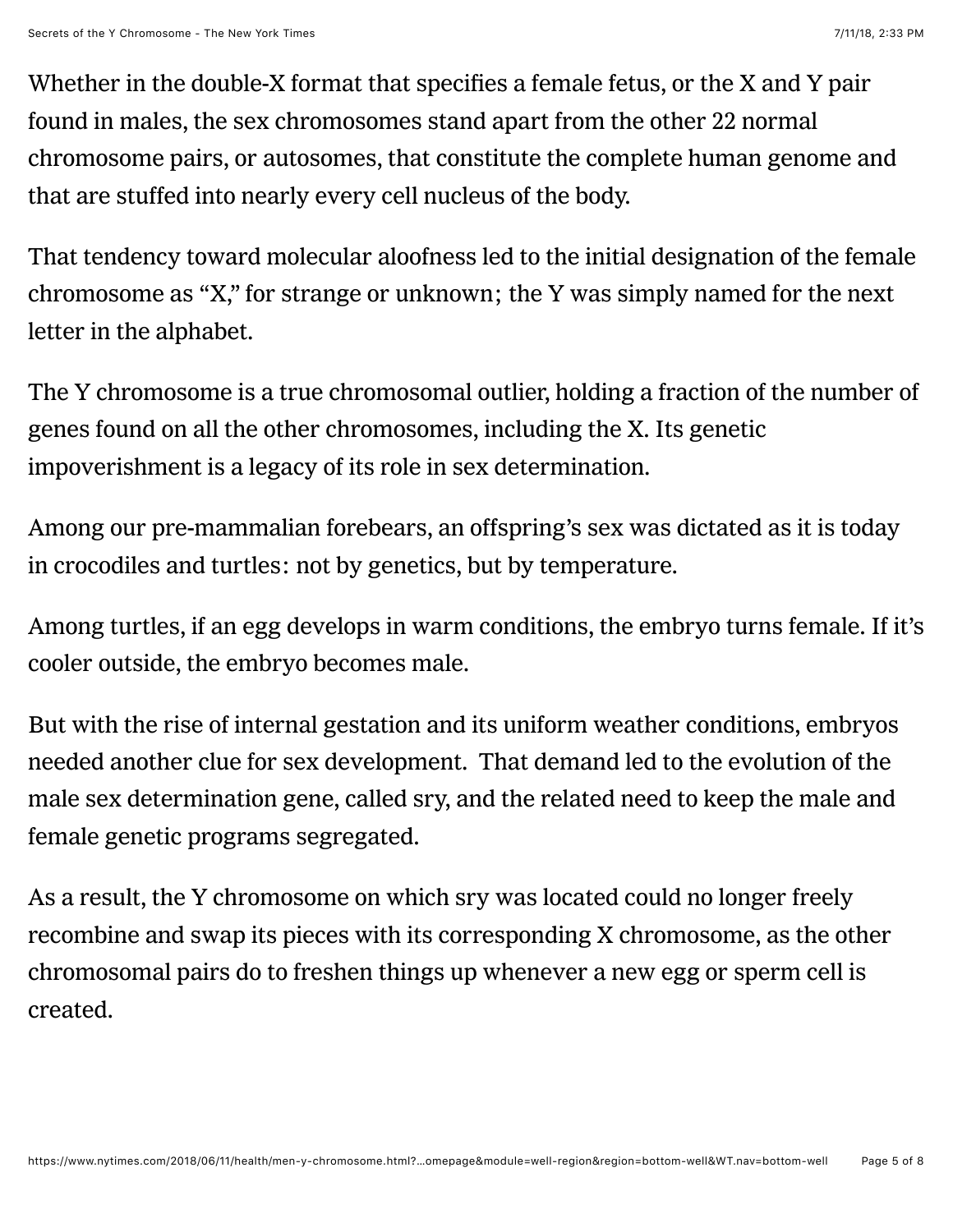Lacking the standard repair system of chromosomal recombination, genes on the Y chromosome began to decay and were eventually tossed out or reassigned to other chromosomes.

"The erection of 'trade barriers' allowed X and Y to follow divergent paths," Dr. Page said. "The X chromosome could continue to recombine with another X chromosome in the making of eggs, but the Y chromosome followed an isolationist strategy, which led to its rapid decline."

It's not total isolationism: The tips of the X and Y chromosome can still swap pieces, but most of Y is off limits to trans-chromosomal barter and amendments.

"There's a striking loneliness to the Y chromosome," said George Vassiliou of the Wellcome Trust Sanger Institute and Cambridge University.

Nevertheless, the Y still has powers to divulge. After speculation in the 1990s that the Y chromosome was still shrinking and might someday vanish altogether — leaving [who knows what sex determination protocol in its wake — scientists are now](https://www.ncbi.nlm.nih.gov/pubmed/24415951) confident the chromosomal attrition has ended.

"It's dynamic but stable," said Melissa Wilson Sayres, who studies sex chromosomes at Arizona State University. "It may lose a gene or two, but it may also gain sequences. It's not a dead end."

## EARLIER REPORTING ON THE X AND Y CHROMOSOMES

[Seeing X Chromosomes in a New Light](https://www.nytimes.com/2014/01/21/science/seeing-x-chromosomes-in-a-new-light.html?action=click&module=RelatedLinks&pgtype=Article) Jan. 20, 2014

[A Gene Mystery: How Are Rats With No Y Chromosome Born Male?](https://www.nytimes.com/2017/05/12/science/amami-spiny-rat-y-chromosome-male.html?action=click&module=RelatedLinks&pgtype=Article) May 12, 2017

[This Mutant Crayfish Clones Itself, and It's Taking Over Europe](https://www.nytimes.com/2018/02/05/science/mutant-crayfish-clones-europe.html?action=click&module=RelatedLinks&pgtype=Article) Feb. 5, 2018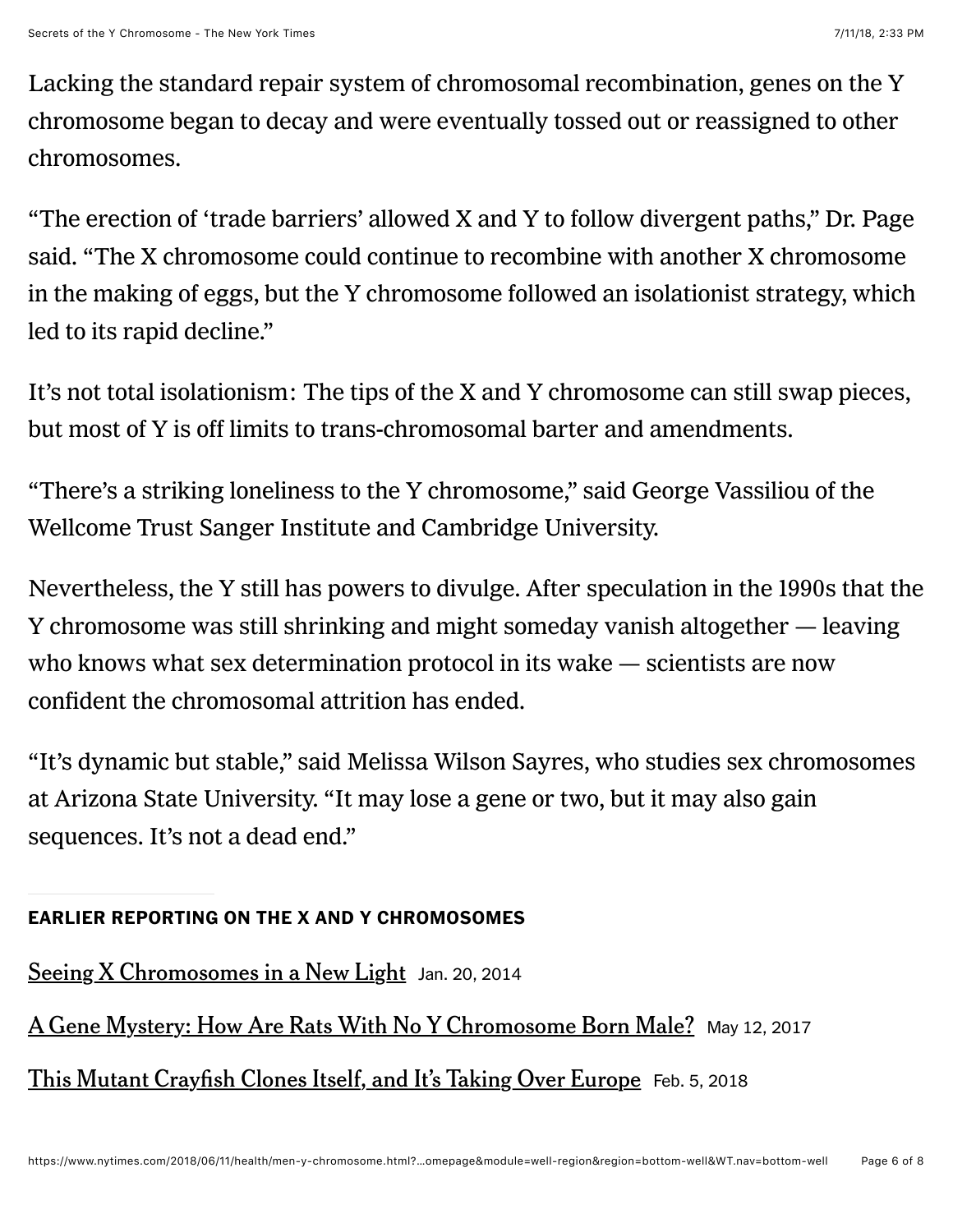### [Fathered by the Mailman? It's Mostly an Urban Legend](https://www.nytimes.com/2016/04/12/science/extra-marital-paternity-less-common-than-assumed-scientists-find.html?action=click&module=RelatedLinks&pgtype=Article) April 8, 2016

Moreover, new research indicates that the Y chromosome can patch up some internal problems without benefit of free trade and recombination with the  $X - by$ shuffling around duplicate copies of genes on its own lonely span.

The Y also holds a host of genes that have yet to be fully appreciated or understood.

Dr. Vassiliou and his colleagues reported last month on a Y-specific gene called UT-Y that [protects against leukemia in mice](https://www.ncbi.nlm.nih.gov/pubmed/29736013) and likely performs a similar role in men. The chromosome more generally is committed to its bearer's health and persistence.

Dr. Forsberg of Uppsala University and his colleague Jan Dumanski have published a series of papers about the phenomenon called L.O.Y., or loss-of-Y, in which men's blood and other cells mysteriously start shedding their Y chromosomes with age.

Smoking hastens the depletion of the Y chromosome in men's blood cells, the researchers have found. Men with a high percentage of Y-free cells — 10 percent or more — [are at a heightened risk of dying](https://www.ncbi.nlm.nih.gov/pubmed/28424864) in the near future, compared with similarly aged men whose cells have hung onto their Y's.

And men with Alzheimer's disease are more likely to be L.O.Y. men than are their non-demented cohorts.

The researchers propose that a weakening of the immune system may explain the many perils of L.O.Y. When white blood cells that serve as immune sentries lose their Y chromosome, Dr. Dumanski said, their surveillance skills falter.

They fail to clean up messes on arterial walls or to spot cancer cells in need of destruction. They allow plaques and tangles to accrete in the brain.